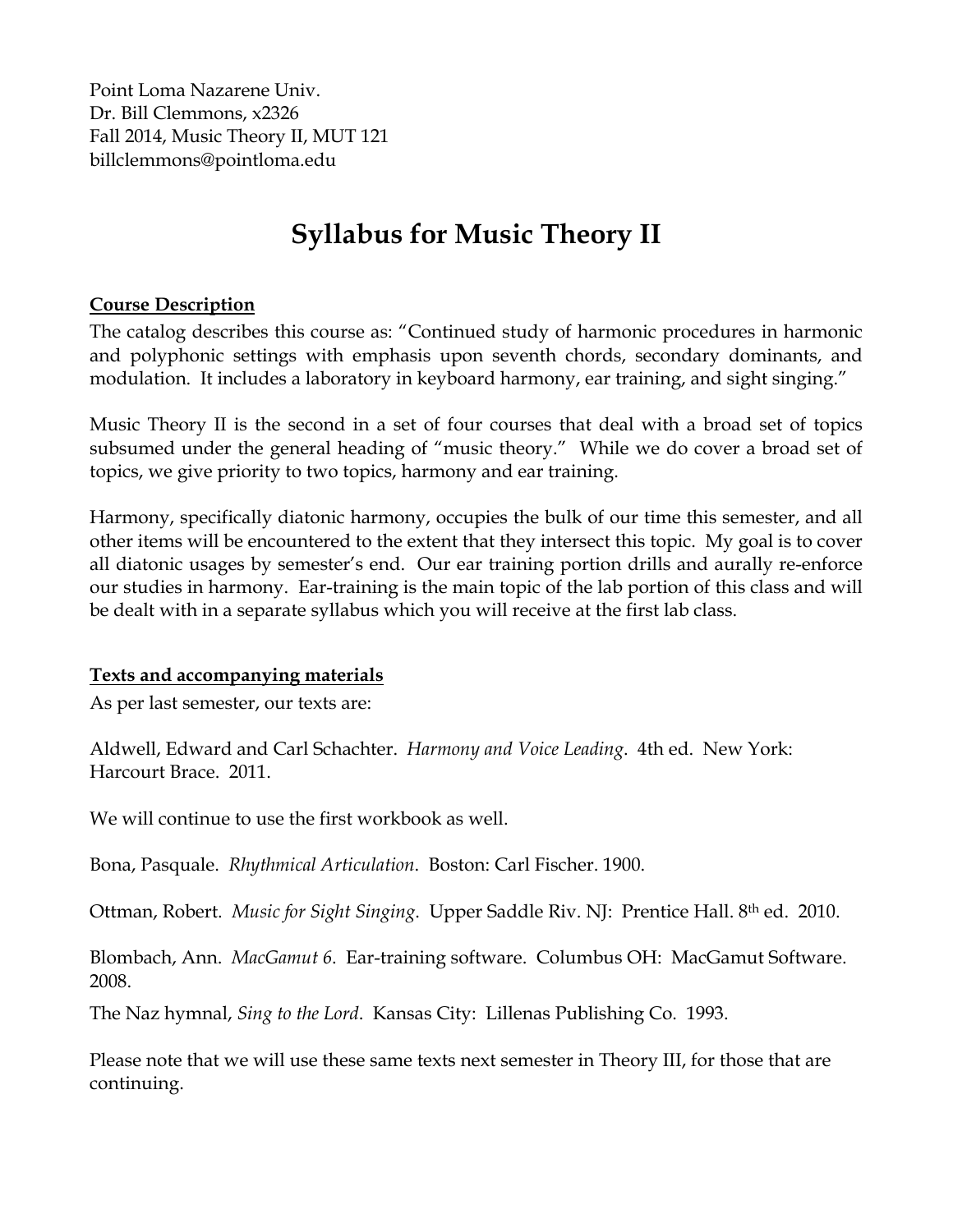In addition to the text and the workbook, you should lay in a store of manuscript paper. The bookstore usually has something that will do. Find an inexpensive paper that you can use for general work: homework, exercises, dictation, etc. There are also several websites that have printable paper. Try a search on Google for "manuscript paper."

I will be giving out handouts on a regular basis that will be prepunched to fit into a binder. These materials will usually clarify or amplify our text, but rarely duplicate it. I would highly encourage you to purchase a 1 1/2" three-ring binder to store your assignments, handouts, and compositions. You will find them to be excellent materials for future review and reference.

#### **Class Times**

This class meets Mondays, Wednesdays and Fridays, 8:30 - 9:35. Please note that we meet for an hour and 5 minutes rather than the traditional 50 minute session. We have added the extra time in order to avoid having to meet for the fourth day during the week. However, this means that our class time is extremely valuable, I will take attendance religiously and you will need to bring all books to all classes at all times.

#### **Keyboard Harmony**

There is a significant keyboard requirement for this course. It is assumed that all students have begun keyboard studies and completed at least the first semester of class piano. If you are taking this class and have not begun any keyboard work you will need to see me and discuss whether this class is the right fit.

At the start of every new section I will assign keyboard harmony exercises which are to be worked out and performed for me individually in my office. These are generally simple progressions that illustrate a particular technique that we are working on in our harmony studies. I will hear keyboard harmony exams out of class every other week approximately. Sight singing tests are also handled out of class in order to preserve our class time as much as possible. Individual signups will be conducted at our first class.

#### **Improvisation**

As in previous semesters, we will explore the materials of our class through improvisation at several points in the semester. Of specific importance to us this semester is improvising simple melodic lines above basic chord progressions. Since we are writing art songs this semester, we will be keenly interested in learning how to take simple harmonic progressions, expand them into other, related progressions and ornament these with various melodic lines. In the literature of Western music theory this process is often called "divisions" and is considered one of the basic building blocks of western music making.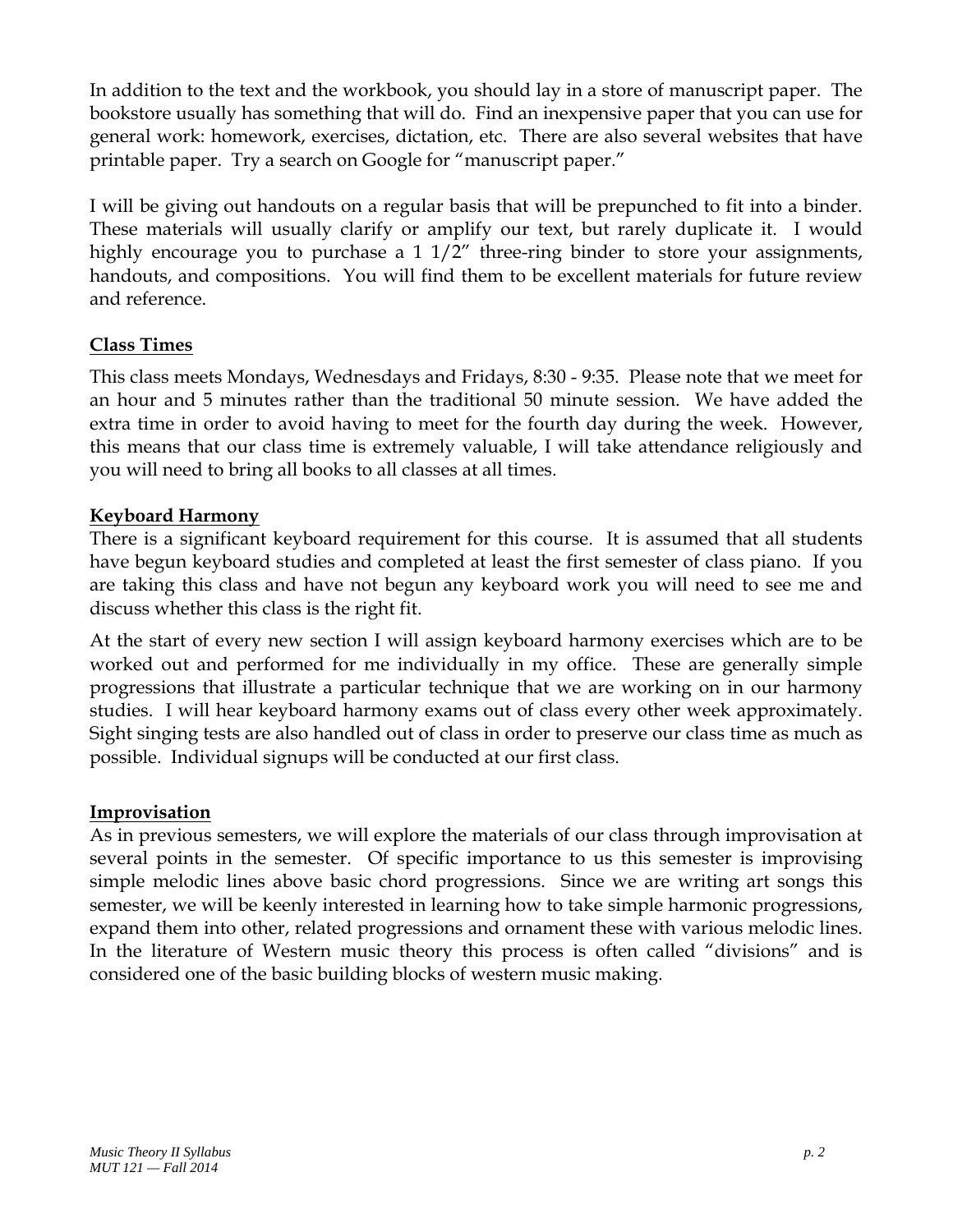#### **Course Objectives (this is what I am hoping to accomplish)**

As was the case in Theory I, our class this semester will be dominated by our study of harmony. We will study other things as well but only to the extent that they intersect our study of harmony. With this in mind, my objectives are:

- 1. to finish through Ch. 26 in our harmony text, which will complete our study of all diatonic usages, and
- 2. begin the first set of ideas in chromatic harmony by studying:
	- a. applied dominants and diminished chords,
		- b. modulation to closely related keys, and
		- c. non-harmonic tones that enliven the texture and highlight inner voices.
- 3. We will study art songs by
	- a. analyzing art songs from a number of composers
	- b. composing art songs, and use them as a vehicle to study
	- c. song forms and word painting.
- 4. Basic keyboard harmony with all diatonic progressions
- 5. Basic improvisation using diatonic materials
- 6. Sight singing and rhythmical articulation in three clefs
- 7. Melodic and harmonic dictation

#### **Learning Outcomes (this is what I want you to accomplish)**

The material in this course forms part of the Program Outcomes for the PLNU Department of Music under the heading of "essential competencies in musicianship skills." I am going to assess the growth of your musicianship skills through a number of activities in and out of class, but a few of these assignments will be "signature assignments," which are items that will form a part of your portfolio.

- 1. You will compose an art song to a poem that you select, and that you will then perform in class. The art song will reflect strong harmonic usages, set the poem correctly, reflect word painting, use a formal structure to support the text and music and use modulation and secondary dominants in a creative way.
- 2. You will create, present and write out in the form of a paper an analysis of an art song of your choosing, demonstrating your understanding of word painting, form, harmonic vocabulary, non-harmonic usage and chromatic writing.
- 3. You will demonstrate your understanding of applied harmonies by reharmonizing a gospel hymn, including a modulation, and performing it in class at the keyboard.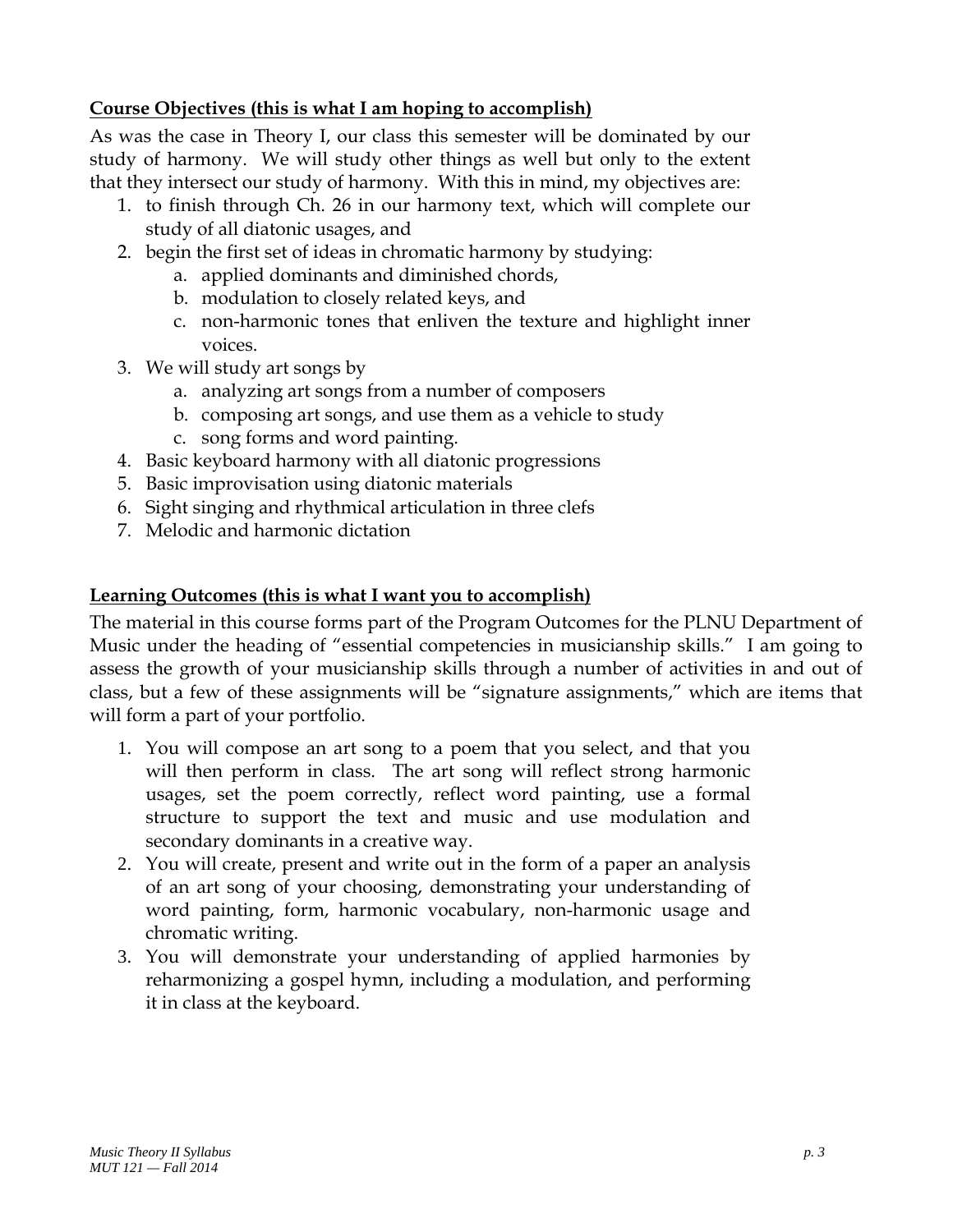- 5. You will demonstrate your understanding of modulation to closely related keys and how to use non-harmonic tones by harmonizing a chorale tune in open-voice, SATB format, performing it in class, then writing a short paper comparing your harmonization to that chosen by Bach.
- 6. You will demonstrate your growing understanding of harmony by performing progressions at the keyboard both in class and during exams.
- 7. You will demonstrate basic improvisational skills on both the keyboard and your own performing area by improvising from chord charts both harmonically and melodically.
- 8. Demonstrate a growing ability in sight singing by reading and sight singing in all four of the major clefs, in both numbers and letters, and providing simple harmonic accompaniments at the keyboard.
- 9. You will demonstrate a growing ability to hear melodies and harmonies by completing MacGamut level six in Melodic, Rhythmic and Harmonic dictation.

#### **What to Expect, How to Prepare**

There will be a reading assignment at the beginning of every new section. The reading assignments are not long, but are usually accompanied by musical examples which should be played in order to fully understand what the author is trying to communicate. Don't deprive yourself of the inestimable value of linking the sound of these ideas to the ideas themselves. Theory isn't just a series of facts, but rather a process which should develop informed hearing.

The greatest piece of advice that I can give is to develop the ability to memorize quickly. After reading the assigned chapter once through, and carefully playing the accompanying examples at the keyboard, go back with a pencil or highlighter and mark all new vocabulary, and key points. If you are following along from a handout that I have given in class, the information will be presented in the form of an outline with key questions to guide your thinking. Memorize these key thoughts, outlined procedures, and new vocabulary. You will quickly find that as dull as it sometimes is, rote memorization is often the quickest path to your goal. In a packed undergrad schedule this fact is not completely without merit. There will be a homework assignment at the end of every class, usually. These assignments generally consist of harmonizations, analyses, or simple compositions that can be completed before the next class.

Homework assignments are supplemented by keyboard harmony assignments that are worked on and tested outside of class. Keyboard harmony will be tested during the assigned sight-singing test times, five times per semester, or about every other week.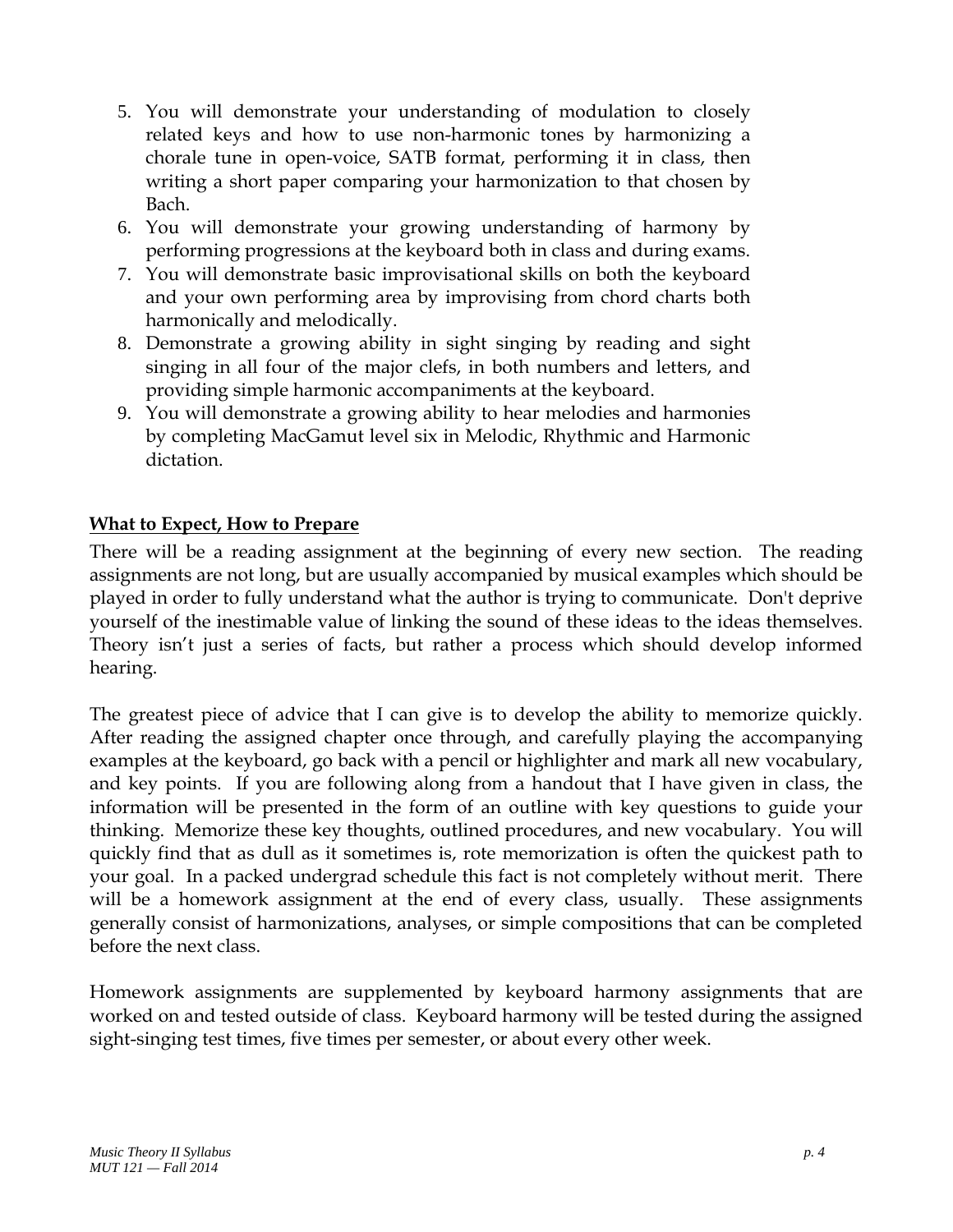#### **Academic Accomodations**

All students are expected to meet the standards for this course as set by the instructor. However, students with learning disabilities who may need accommodations should discuss options with the Academic Support Center during the first two weeks of class. The ASC will contact professors with suggested classroom needs and accommodations. Approved documentation must be on file in the ASC prior to the start of the semester.

#### **Grading and Evaluation**

We will be involved in a series of projects and exercises which will have the following weight in determining your grade.

| <b>Written Portion</b>                        |      |  |  |
|-----------------------------------------------|------|--|--|
| 1. Homework                                   |      |  |  |
| 2. Chapter Tests (5)                          | 10%  |  |  |
| 3. Final Project (Art song)                   | 10%  |  |  |
| 4. Written Final Exam                         |      |  |  |
| <b>Sight-Singing and Ear Training Portion</b> |      |  |  |
| 5. Keyboard Harmony                           | 5%   |  |  |
| 6. Daily grades                               | 10%  |  |  |
| 7. Bonathon exams (5)                         | 15%  |  |  |
| 8. Dictation quizzes                          | 5%   |  |  |
| 9. MacGamut                                   | 10%  |  |  |
| 10. Final Bonathon                            | 10%  |  |  |
| Total                                         | 100% |  |  |

Your grade is computed by averaging all of the grades in a particular category, arriving at a quality point as per the catalog for that grade, then multiplying by the percentage. If there are any discrepancies, don't hesitate to contact me. I have a lot of numbers to keep track of and inevitably will make mistakes from time to time. All of the grades are kept on eclass and should be consulted on a regular basis.

#### **Grading Scale**

The grading scale for this class is liberal and as follows:

| $100 - 93$ | A     |
|------------|-------|
| $92 - 90$  | $A -$ |
| 89—87      | B+    |
| $86 - 83$  | B     |
| 82–80      | В-    |
| 79 — 77    | C+    |
| 76—73      | C     |
| 72 — 70    | C-    |
| 69—67      | $D+$  |
| 66—63      | D     |
| $62 - 60$  | D-    |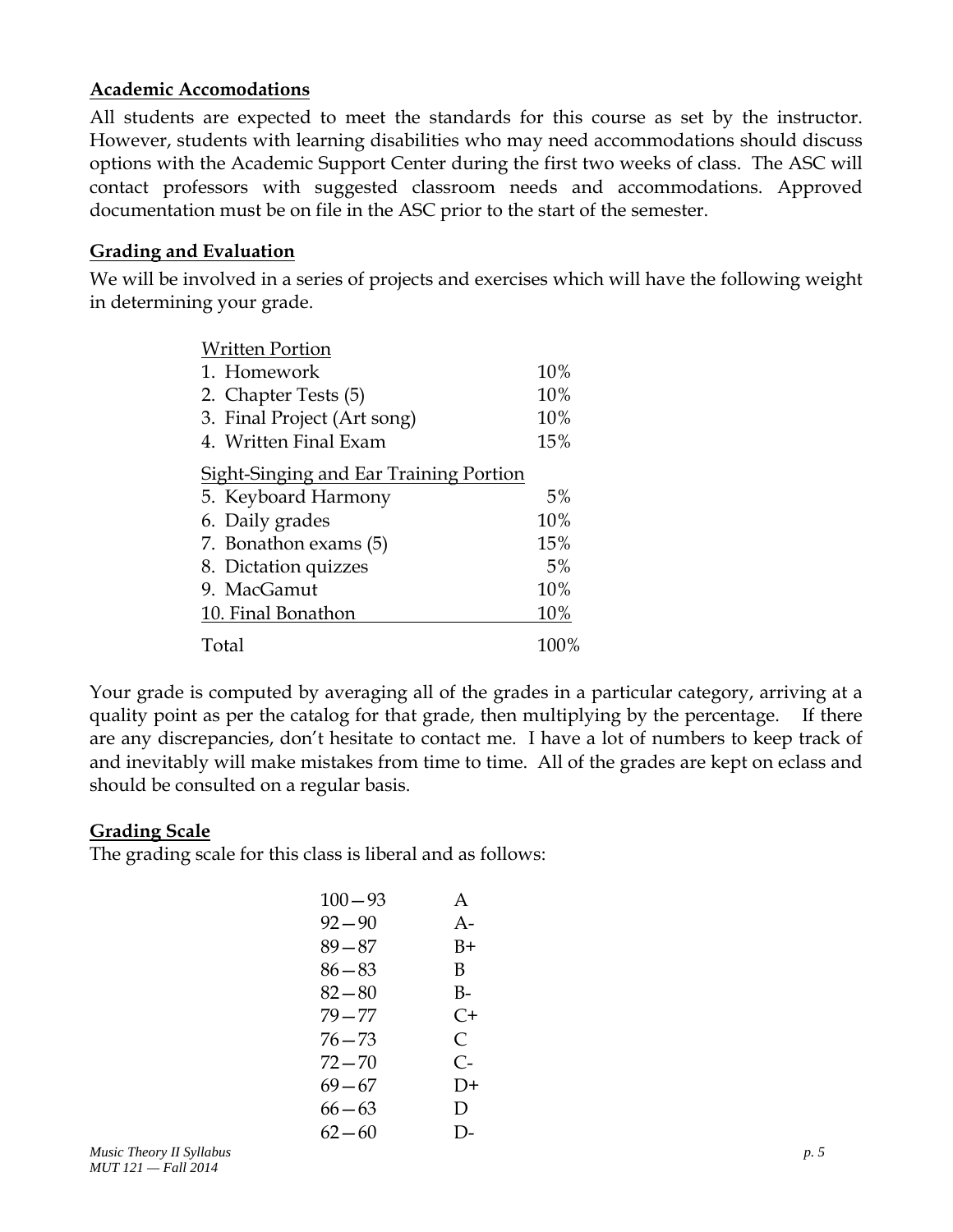59—0 F

#### **Attendance Policy**

The College maintains a fairly tough stance concerning attendance. I quote, "any student whose number of absences in a class, for any reason, exceeds the equivalent of one and one half weeks of class" may be de-enrolled from the class with a failing grade." If you miss seven classes I will not hesitate to drop you from this class. I do maintain accurate records of both absence and tardiness. Be forewarned . . . .

A rule of thumb for any class is that your total absences for the semester should never be greater than the total class meetings per week, and these absences should never be concurrent. No absence will be excused on the day of a major test, or project — unless it is a REALLY good excuse (e.g. plague, nuclear holocaust, the second coming, etc.).

#### **The Art Song Project**

Last semester we wrote hymns, this semester we work on Art Songs. There is a link on the homepage to materials that we will use in this class, as well as links to the art songs from last semester and sound files. As per last semester, we will work for most of the semester on this project, perform them for each other at the end, record them, and place them on the server for the world to enjoy. A key component of this class is listening to art songs and listening will be a part of every test in this class.

#### **Ear Training and Sight Singing**

We will continue our work in ear training and sight singing in much the same manner as last semester. We will work through clefs, note recognition and rhythm with the Bona text, sight singing with the Ottman text and dictation with MacGamut. The main differences are the value placed on each section. Please consult the list in "Grading and Evaluation" for the percentage values. In comparison to last semester keyboard, dictation and sight singing are all carrying greater percentages. These percentages will also be visible in the gradebook of eclass.

#### **Office Hours**

I maintain an open office policy, meaning, if my door is open you are always welcome to walk in and chat. I will post official office hours at some point, both on my door and on the homepage.

#### **Final Exam**

The written final for this class is on Wednesday, Dec. 17, 730—1000a. The keyboard and aural portion will be worked out for individual times later in the semester. The college maintains a very strict policy towards final exams. I cannot move or reschedule the exam for this class, but am required to give it at the scheduled time. In addition, I maintain a policy in this class that failure to take the final exam results in an automatic failing grade. If you know that you will have travel plans over the Christmas break, **please plan now to travel AFTER your scheduled exams, not before**.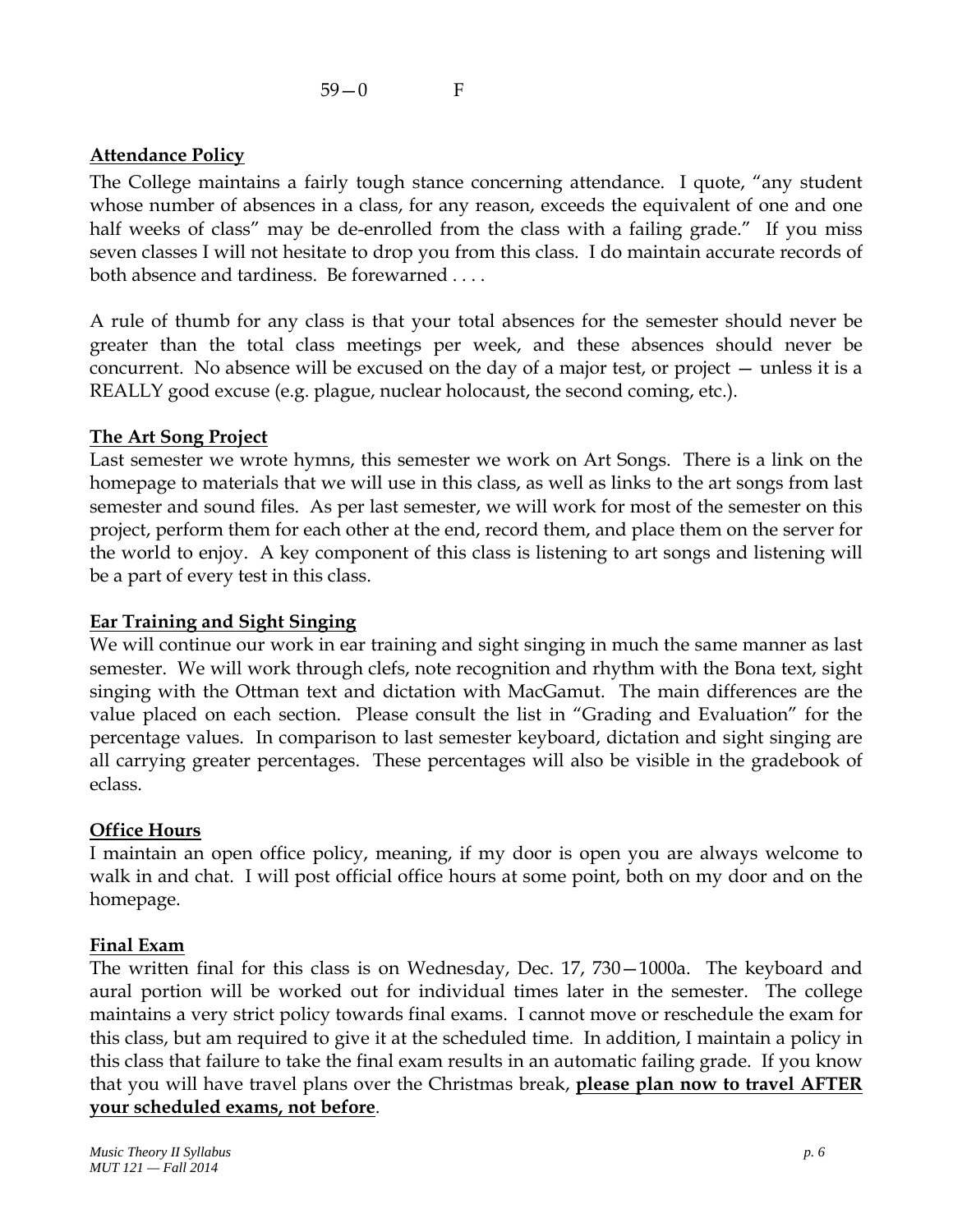### **Bibliography**

#### **Other popular undergraduate theory textbooks**

There are actually three major texts that account for the vast majority of undergraduate teaching in music theory in the US. One is the Benward from which we are working. The two others are:

Aldwell, Edward and Carl Schachter. *Harmony and Voice Leading*. New York: Harcourt Brace. 1989. Second Edition.

Ottman, Robert. *Elementary Harmony*. Englewood Cliffs NJ: Prentice Hall. 1972. Second Ed.

These three texts are really quite different in their approach, outlook, and quite often even in their terminology. I will be incorporating materials from the Aldwell/Schachter into our work this semester.

#### **Harmony**

One of the main things that we are studying this semester is harmony. The word "harmony" is an ancient Greek word with a long history and a variety of meanings at different times in that history. For the past three-hundred years or so, it has come to mean that vertical aspect of music—what we often label as a "chord"—often implying the motion of a bass voice which gives meaning and structure to the collection of notes above it. This meaning of the word is largely due to the work of an Eighteenth-century French theorist:

This work is available in English translation in an inexpensive paperback as:

*Treatise on Harmony*. Trans. and ed. by Phillip Gossett. New York: Dover Pub. 1971.

From the mid 18th century on, numerous harmony treatises were published. One interesting treatise, published towards the end of the century comes via a student of J.S. Bach himself. This work is:

Kirnberger, Johann Philipp. *Die Kunst des reinen Satzes*. Berlin and Königsberg: G.J. Decker & G.L. Hartung. 1776-1779. Facs., Hildesheim: Georg Olms. 1968.

This work is available in English translation as:

Beach, David and Jürgen Thym. *The Art of Strict Musical Composition*. Eng. trans. of Kirnberger (1776-9). New Haven: Yale UP. 1982.

*Music Theory II Syllabus p. 7*  Two of his texts that bear upon our studies are: *MUT 121 — Fall 2014*  Perhaps the greatest single impact on music theory in the twentieth century has come as a result of a German theorist who died just before the outbreak of WW II: Heinrich Schenker.

Rameau, Jean-Philippe. *Traité de l'harmonie réduite à ses principes naturels*. Paris: Jean-Baptiste- -Christophe Ballard. 1722.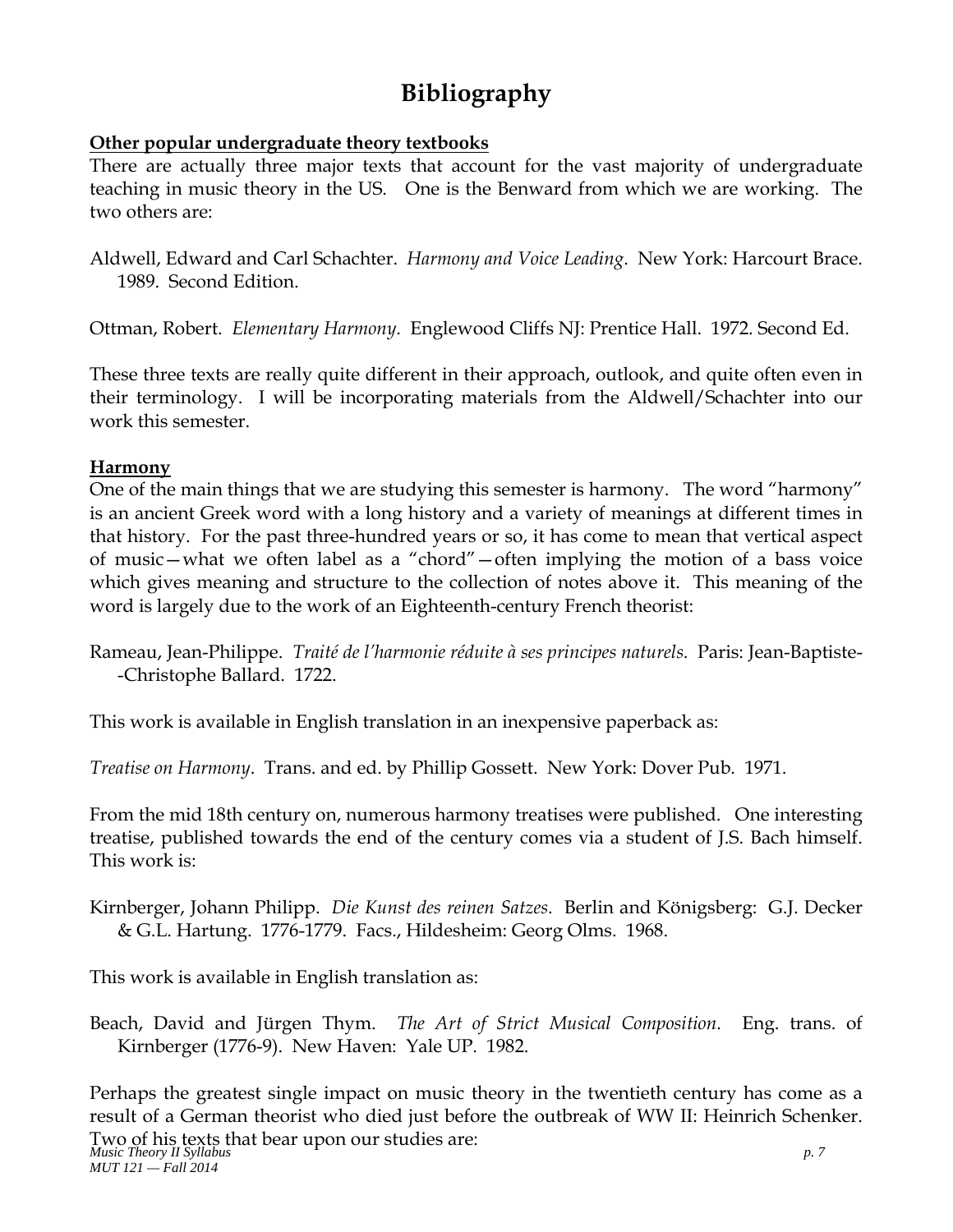*Harmony*. Trans. by Elisabeth Mann Borgese. Chicago: Chicago UP. 1950.

*Free Composition*. Trans. by Ernst Oster. New York: Longman. 1979.

#### **General bibliographic reference for Music Theory**

The easiest  $-$  and least expensive!  $-$  source book that we currently have for music theory is:

Damschroder, David and David Russell Williams. *Music Theory from Zarlino to Schenker*. Joel Lester, ed. Stuyvesant NY: Pendragon Press. 1990.

If you have any interest in music theory, I HIGHLY recommend it. For about fifty dollars you can have an extremely valuable sourcebook for about three centuries of music theory and its sources.

For a broad overview of counterpoint, Fux, and the whole world of eighteenth-century theory:

Lester, Joel. *Compositional Theory in the Eighteenth Century*. Cambridge: Harvard Univ. Press. 1992.

#### **Keyboard harmony and figured bass manuals**

There are two major currents that flow into what we think of as harmony: counterpoint and figured bass. There are literally dozens of books devoted to these issues. One compendium of figured bass practice that is readily available is:

Arnold, Franck Thomas. *The Art of Accompaniment from a Thorough-Bass*. London: Oxford UP. 1931. Repr., New York: Dover. 1965.

#### **Counterpoint**

Most of what we think of as species counterpoint comes from Johann Joseph Fux. His treatise is:

Fux, Johann Joseph. *Gradus ad parnassum*. Vienna: Van Ghelen. 1725. Facs., New York: Broude Bros. 1966.

An English translation of the counterpoint section is available in:

Mann, Alfred. *The Study of Counterpoint*. Trans. of J. J. Fux. *Gradus ad parnassum*. New York: Norton. 1965, 1971.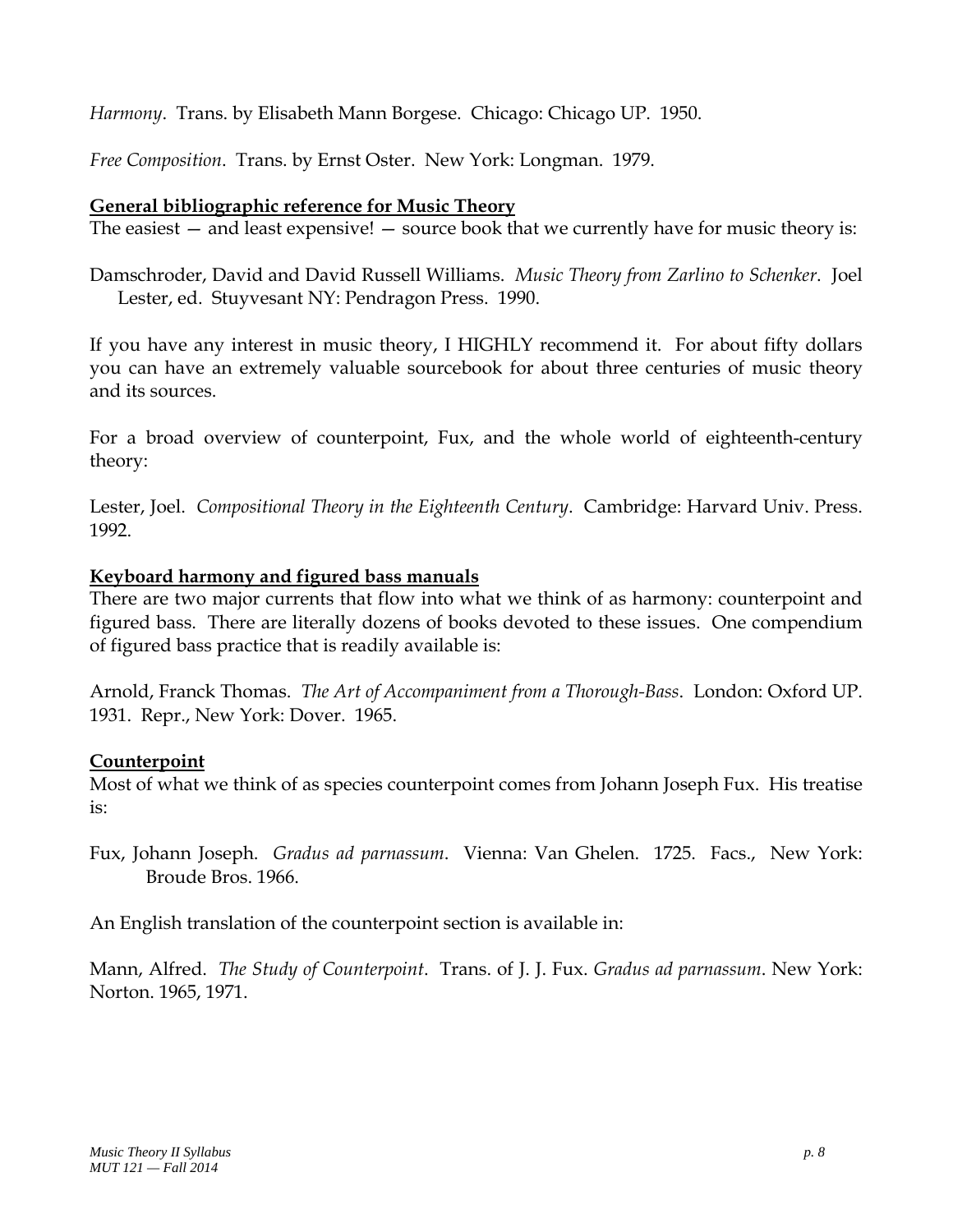# Fall 2014 Calendar

| <b>FALL SEMESTER 2014</b>                                                                           |                            |
|-----------------------------------------------------------------------------------------------------|----------------------------|
| <b>New Adjunct Orientation</b>                                                                      | <b>Aug 18</b>              |
| <b>New Faculty Orientation</b>                                                                      | Aug 21                     |
| Development/Scholarship Day                                                                         | Aug 25                     |
| <b>All-Faculty Convocation</b>                                                                      | Aug 26                     |
| Department/School Faculty Meetings                                                                  | Aug 27                     |
| <b>New Student Orientation</b>                                                                      | Aug 29-30                  |
| Residence Halls Open:<br><b>New Students</b><br>Returning Students (Noon)<br>Labor Day (No Classes) | Aug 29<br>Aug 31<br>Sept 1 |
| FALL 2014 Semester & Quad I                                                                         |                            |
| <b>Classes Begin</b>                                                                                | Sept 3                     |
| Last Day to Add Quad I Classes                                                                      | Sept 9                     |
| Last Day to Add Semester Classes                                                                    | Sept 12                    |
| Last Day to Drop Quad I Classes                                                                     | Sept 26                    |
| <b>Spiritual Renewal Week</b>                                                                       | Sept 29-Oct 3              |
| <b>Quad I Classes End</b>                                                                           | <b>Oct 21</b>              |
| <b>Quad II Classes Begin</b>                                                                        | <b>Oct 22</b>              |
| Fall Break Day (No Classes)                                                                         | Oct 24                     |
| Last Day to Add Quad Il Classes                                                                     | <b>Oct 28</b>              |
| Mid-Semester Grades Distributed                                                                     | Oct 28-29                  |
| <b>Quad I Grades Due</b>                                                                            | Oct 31                     |
| Priority Online Registration for<br>Spring 2015                                                     | Nov 3-14                   |
| Last Day to Drop Semester Classes                                                                   | Nov <sub>7</sub>           |
| Last Day to Drop Quad II Classes                                                                    | Nov 14                     |
| <b>Board of Trustees Fall Meeting</b>                                                               | Nov 20-21                  |
| Alumni Homecoming                                                                                   | Nov 20-22                  |
| Thanksgiving Recess (No Classes)                                                                    | Nov 26-28                  |
| <b>Classes End</b>                                                                                  | <b>Dec 12</b>              |
| <b>Final Examinations</b>                                                                           | Dec 15-19                  |
| Residence Halls Close (Noon)                                                                        | <b>Dec 20</b>              |
| Fall Semester & Quad II Grades Due                                                                  | Dec 29                     |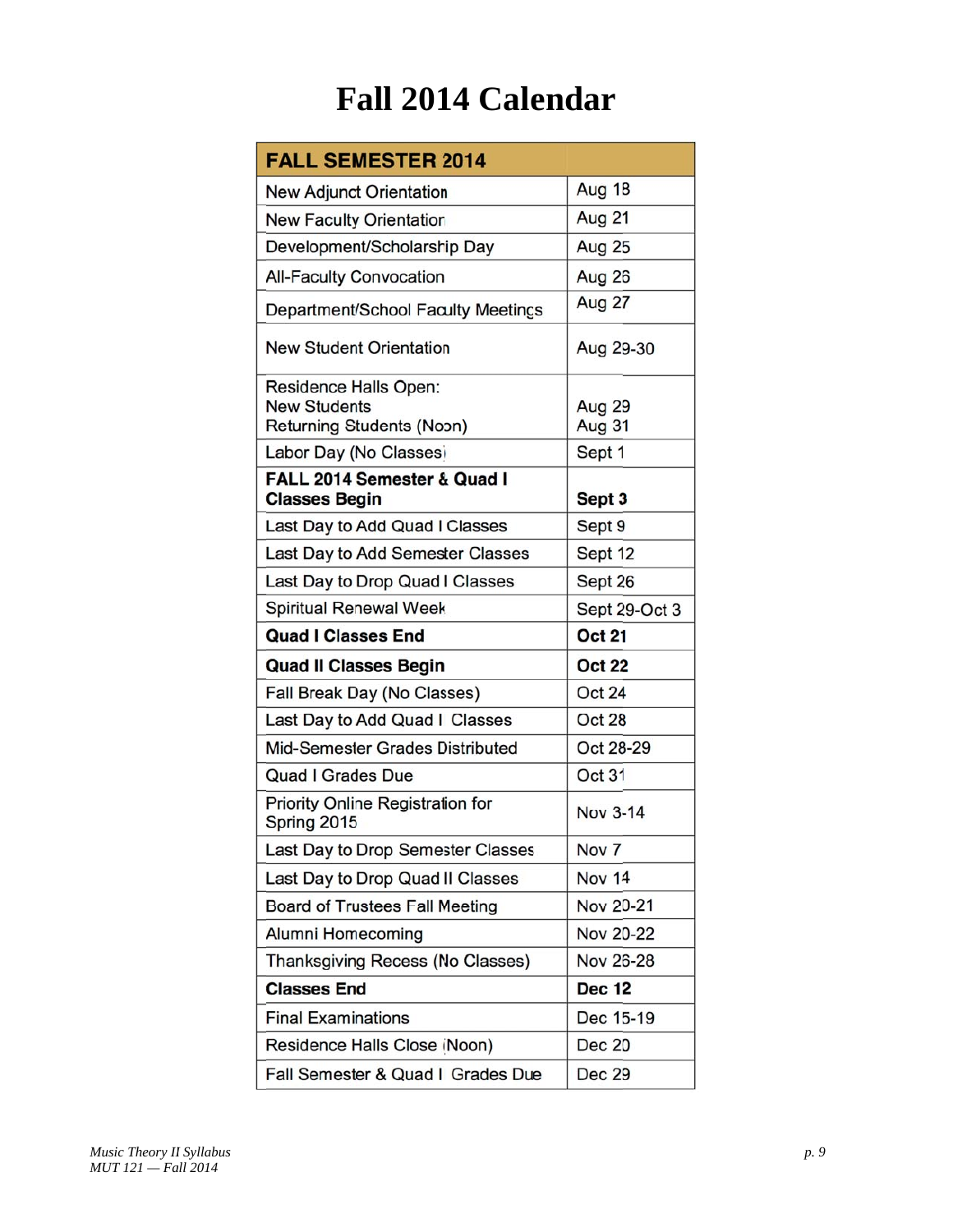## **Final Exam Schedule**

#### FINAL EXAMINATION SCHEDULE / 2014-2015

Note: Final examinations for day classes not in the schedule below should be given<br>during the time slot most comparable to the class meeting time. Final examinations for evening classes not in the schedule below are given at 6:00 p.m. or at the normal class time, whichever is LATER, on the day the class normally meets.

|                        | <b>Regular Class Meeting</b> | <b>Exam Day</b> | <b>Exam Time</b>     |
|------------------------|------------------------------|-----------------|----------------------|
| <b>All SPA 101-102</b> |                              | Wednesday       | 10:30-1:00 p.m.      |
| 7:25-8:20              | MWF, MTWF, MWRF, MTWRF       | Monday          | 7:30-10:00 a.m.      |
| 7:25-8:20              | <b>TR</b>                    | Tuesday         | 7:30-10:00 a.m.      |
| 7:25-9:10              | TR                           | Tuesday         | 7:30-10:00 a.m.      |
| 8.00945                | TIN                          | <b>Tuesday</b>  | $1.50 - 10.00$ cm    |
| 8:30-9:25              | MWF, MTWF, MWRF, MTWRF       | Wednesday       | 7:30-10:00 a.m.      |
| 8:30-9:35              | MWF, MTWF, MWRF, MTWRF       | Wednesday       | 7:30-10:00 a.m.      |
| 8:30-9:25/9:40         | TR                           | Thursday        | 7:30-10:00 a.m.      |
| 9:30-10:45             | <b>TR</b>                    | Thursday        | 10:30 a.m.-1:00 p.m. |
| 10:00-10:50            | <b>TR</b>                    | Thursday        | 10:30 a.m.-1:00 p.m. |
| 10:00-11:45            | <b>TR</b>                    | Thursday        | 10:30 a.m.-1:00 p.m. |
| 10:55-12:05            | MWF, MTWF, MWRF, MTWRF       | Friday          | 10:30 a.m.-1:00 p.m. |
| 11:00-11:55            | MWF, MTWF, MWRF, MTWRF       | Friday          | 10:30 a.m.-1:00 p.m. |
| 11:00-11:55/12:10      | <b>TR</b>                    | Tuesdav         | 10:30 a.m.-1:00 p.m. |
| 11:00-12:15            | <b>TR</b>                    | Tuesday         | 10:30 a.m.-1:00 p.m. |
| 12:15-1:10             | MWF. MTWF. MWRF. MTWRF       | Monday          | 10:30 a.m.-1:00 p.m. |
| 12:15-1:20             | MWF, MTWF, MWRF, MTWRF       | Monday          | 10:30 a.m.-1:00 p.m. |
| 12:30-1:20             | <b>TR</b>                    | Tuesday         | 1:30-4:00 p.m.       |
| 12:30-2:15/2:25        | <b>TR</b>                    | Tuesday         | 1:30-4:00 p.m.       |
| $1:30-2:25$            | MWF, MTWF, MWRF, MTWRF       | Monday          | 1:30-4:00 p.m.       |
| 1:30-2:35              | MWF, MTWF, MWRF, MTWRF       | Monday          | 1:30-4:00 p.m.       |
| 1:30-2:25              | <b>TR</b>                    | Thursday        | 1:30-4:00 p.m.       |
| 1:30-2:45              | <b>TR</b>                    | Thursday        | 1:30-4:00 p.m.       |
| 2:55-3:50              | MWF, MTWF, MWRF, MTWRF       | Friday          | 1:30-4:00 p.m.       |
| $2:45-3:55$            | MWF, MTWF, MWRF, MTWRF       | Friday          | 1:30-4:00 p.m.       |
| 2:55-3:50              | <b>TR</b>                    | Tuesday         | 4:30-7:00 p.m.       |
| $3:00 - 4:15$          | <b>TR</b>                    | Tuesday         | 4:30-7:00 p.m.       |
| 3:00-4:45              | <b>TR</b>                    | Tuesday         | 4:30-7:00 p.m.       |
| 4:00-4:55              | MWF, MTWF, MWRF, MTWRF       | Wednesdav       | 4:30-7:00 p.m.       |
| 4:05-5:15              | MWF, MTWF, MWRF, MTWRF       | Wednesday       | 4:30-7:00 p.m.       |
| 4:00-4:55              | <b>TR</b>                    | Thursday        | 4:30-7:00 p.m.       |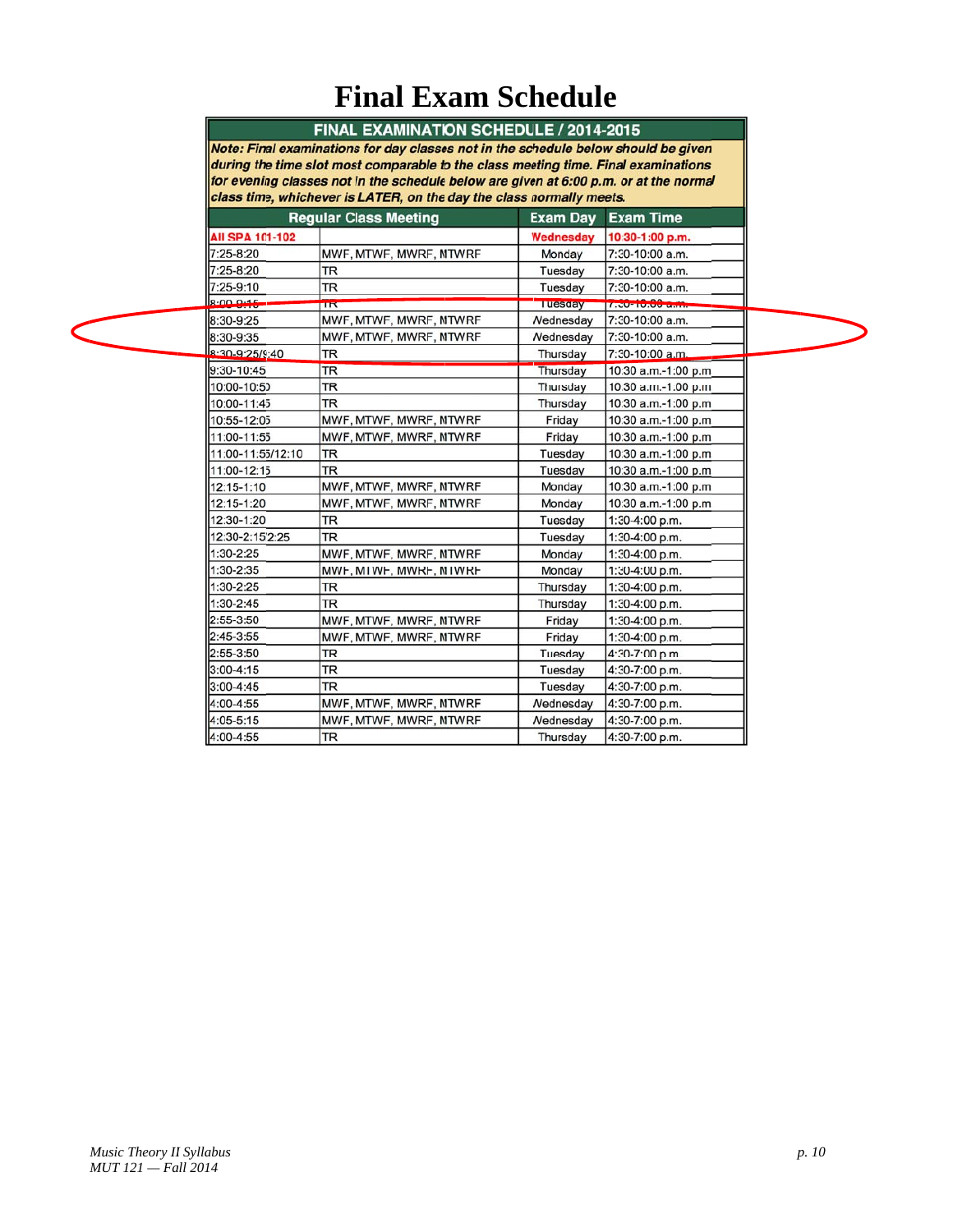| Class No. Dates |      | Ch. No. | Subject                                                                                                                                                                                                                                                               |
|-----------------|------|---------|-----------------------------------------------------------------------------------------------------------------------------------------------------------------------------------------------------------------------------------------------------------------------|
| $\mathbf{1}$    | 9/4  | 14      | in class:<br>intro to V and V <sup>7</sup> of V<br>wrkbk. pp. 101-2<br>Erlkönig<br>$\bullet$<br>II7-V-I in all keys<br>Bona ; Bob ; alto clef<br>homework:<br>read ch. 14 and complete the online quiz<br>before 700a, 8/25                                           |
| $\overline{2}$  | 9/6  |         | finish wrkbk. pp. 101<br>in class:<br>turn in pp. 101                                                                                                                                                                                                                 |
|                 |      |         | p. 102<br>$\bullet$<br>examples of text painting<br>Bona ; Bob ; alto clef<br>Dictation<br>homework:<br>Die Liebe Farbe<br>$p. 103 \#1$                                                                                                                               |
| 3               | 9/9  |         | in class:<br>turn in $p. 83 \#3$<br>p. 85, no. 3<br>Die Liebe Farbe and examples of text<br>painting<br>Bona ; Bob ; alto clef<br>homework:<br>read Ch. 11 and complete the online quiz<br>before 700a, 8/30<br>text painting exercise<br>p. 85 no. 4<br>MacGamut due |
| 4               | 9/11 | 11      | VI and IV <sup>6</sup><br>in class:<br>turn in $p. 85$ , no. 3<br>Ch. 11-VI, IV6 and the arpeggiated bass<br>pp. 73-4<br>Bona ; Bob ; alto clef                                                                                                                       |

# **An Approximate Timeline—v1.0**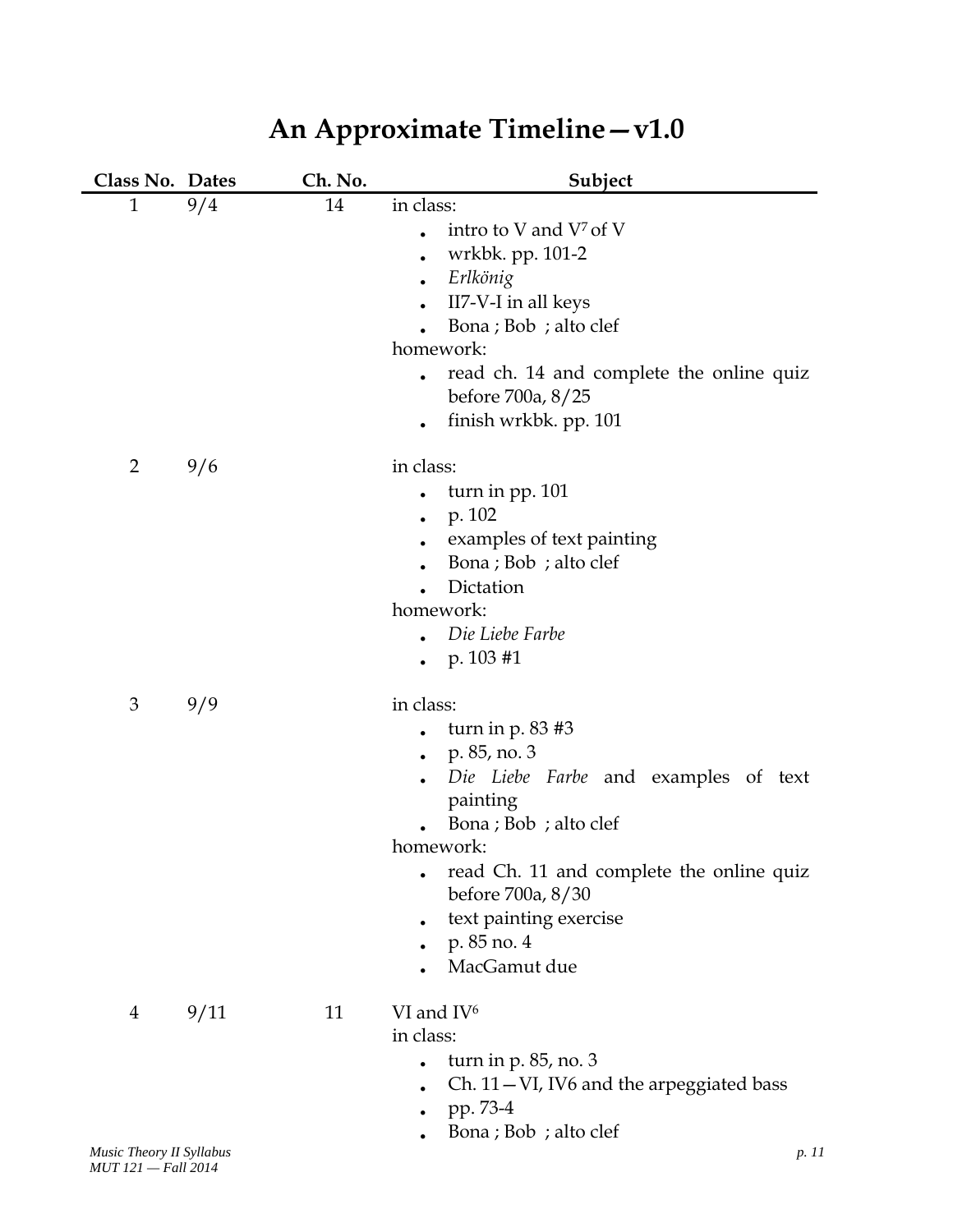| Class No. Dates |       | Ch. No. | Subject                                                                                                                                                                                     |
|-----------------|-------|---------|---------------------------------------------------------------------------------------------------------------------------------------------------------------------------------------------|
|                 |       |         | homework:<br>complete pp. 73-4<br>read Ch. 13 and complete the online quiz<br>before 700a, 9/1                                                                                              |
| 5               | 9/13  |         | in class:<br>turn in pp. 73-4<br>Ch. 13, Other uses of IV6 and VI<br>pp. 89-90<br>Ich grolle nicht<br>Bona ; Bob ; alto clef<br>Dictation<br>homework:<br>finish pp. 89-90<br>form homework |
| 6               | 9/16  |         | in class:<br>turn in pp. 89-90<br>p. 91#3<br>homework:<br>p. 91 #4<br>MacGamut due                                                                                                          |
| 7               | 9/18  |         | turn in $p. 91$ #4<br>review for chapter test<br>dictation test                                                                                                                             |
| $8\,$           | 9/20  |         | <b>Test on Chapters 11-13</b><br><b>First Bonathon Test</b><br>MacGamut due                                                                                                                 |
| 9               | 9/23  |         |                                                                                                                                                                                             |
| 10              | 9/25  |         | Art Song-Part I                                                                                                                                                                             |
| 11              | 9/27  |         |                                                                                                                                                                                             |
| 12              | 9/30  | 14      | V as a Key Area                                                                                                                                                                             |
| 13              | 9/2   |         |                                                                                                                                                                                             |
| 14              | 9/4   |         |                                                                                                                                                                                             |
| 15              | 9/7   |         |                                                                                                                                                                                             |
| 16              | 9/9   | 15      | III and VIII chords                                                                                                                                                                         |
| 17              | 10/11 |         |                                                                                                                                                                                             |
| 18              | 10/14 |         |                                                                                                                                                                                             |
| 19              | 10/16 |         |                                                                                                                                                                                             |
| 20              | 10/18 |         | <b>Test on Chapters 14-15</b>                                                                                                                                                               |